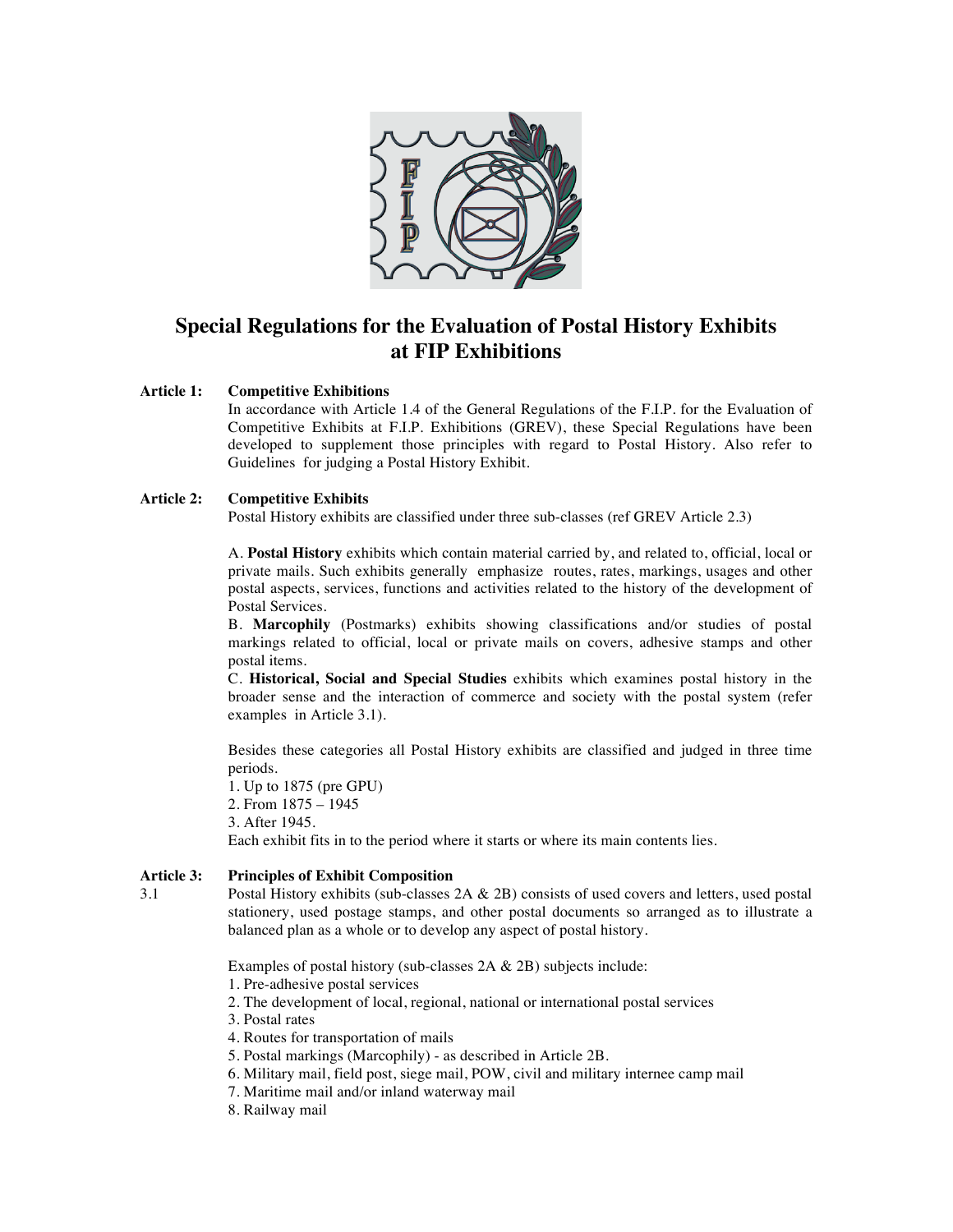- 9. All kinds of Travelling Post Offices
- 10. Disaster mail
- 11. Disinfected mail
- 12. Censorship mail
- 13. Postage due mail
- 14. Automation of the mails
- 15 Forwarding agents markings
- 16 Official mail, Free Frank mail

A Postal History exhibit (sub-classes 2A & 2B) may contain maps, prints, decrees and similar associated materials. Such items must have direct relation to the chosen subject and to the postal services described in the exhibit (ref. GREV, Article 3.4).

3.2 Historical, Social and Special Studies (sub-class 2C) exhibits would include material developed by commerce and society for use in the postal system and may include non-philatelic material where relevant to the subject of the exhibit. The non-philatelic material should be incorporated into the exhibit in a balanced and appropriate manner in such a way that it not overwhelms the philatelic material.

Examples of Historical, social and special studies include:

- 1. Telegram services
- 2. Greeting cards (including Valentines)
- 3. Illustrated, Pictorial commercial envelopes used in a postal system.
- 4. Studies of the effect of the postal system on commerce, society and industry.
- 5. Historical, local and/or regional studies.
- 6. Studies related to an event or historical landmark

All exhibits under sub-class 2C must be capable of being exhibited in standard exhibition frames.

3.3 The plan or concept of all sub-classes of postal history exhibits shall be clearly explained in an introductory statement (ref. GREV, Article 3.3).

#### **Article 4: Criteria for Evaluating Exhibits (ref. GREV, Article 4)**

The importance of understanding a postal history exhibit can mean that more text is included or that non-postal history or non-philatelic material is included as supporting documentation. However, all text must be concise and clear and the inclusion of related non-postal history or non-philatelic material must improve the understanding of the postal history subject and the attractiveness of the exhibit.

#### **Article 5: Judging of Exhibits**

5.1 Postal History exhibits will be judged by the approved specialists in their respective fields and in accordance with Section V. (Article 31-47) of GREX (ref. GREV, Article 5.1).

5.2 For Postal History and Marcophily exhibits the following relative terms are presented to lead the jury to a balanced evaluation (ref. GREV, Article 5.2):

| 1. Treatment (20) and Philatelic Importance (10)                        | 30. |
|-------------------------------------------------------------------------|-----|
| 2. Philatelic and related Knowledge, Personal Study showing new results | 35  |
| 3. Condition $(10)$ and Rarity $(20)$                                   | 30  |
| 4. Presentation                                                         |     |
| Total                                                                   | 100 |

Historical, Social and Special Studies exhibits (sub-class 2C) will be evaluated using the following relative terms in order to lead the jury to a balanced evaluation (ref. GREV, Article 5.2)

| 1. Treatment (20) and Importance (Philatelic 5 & Historical & Social aspects 5) | - 30 - |
|---------------------------------------------------------------------------------|--------|
| 2. Philatelic, Historical & Social Knowledge, Personal Study and Research       |        |
| 3. Condition (10) and Rarity (20)                                               | 30     |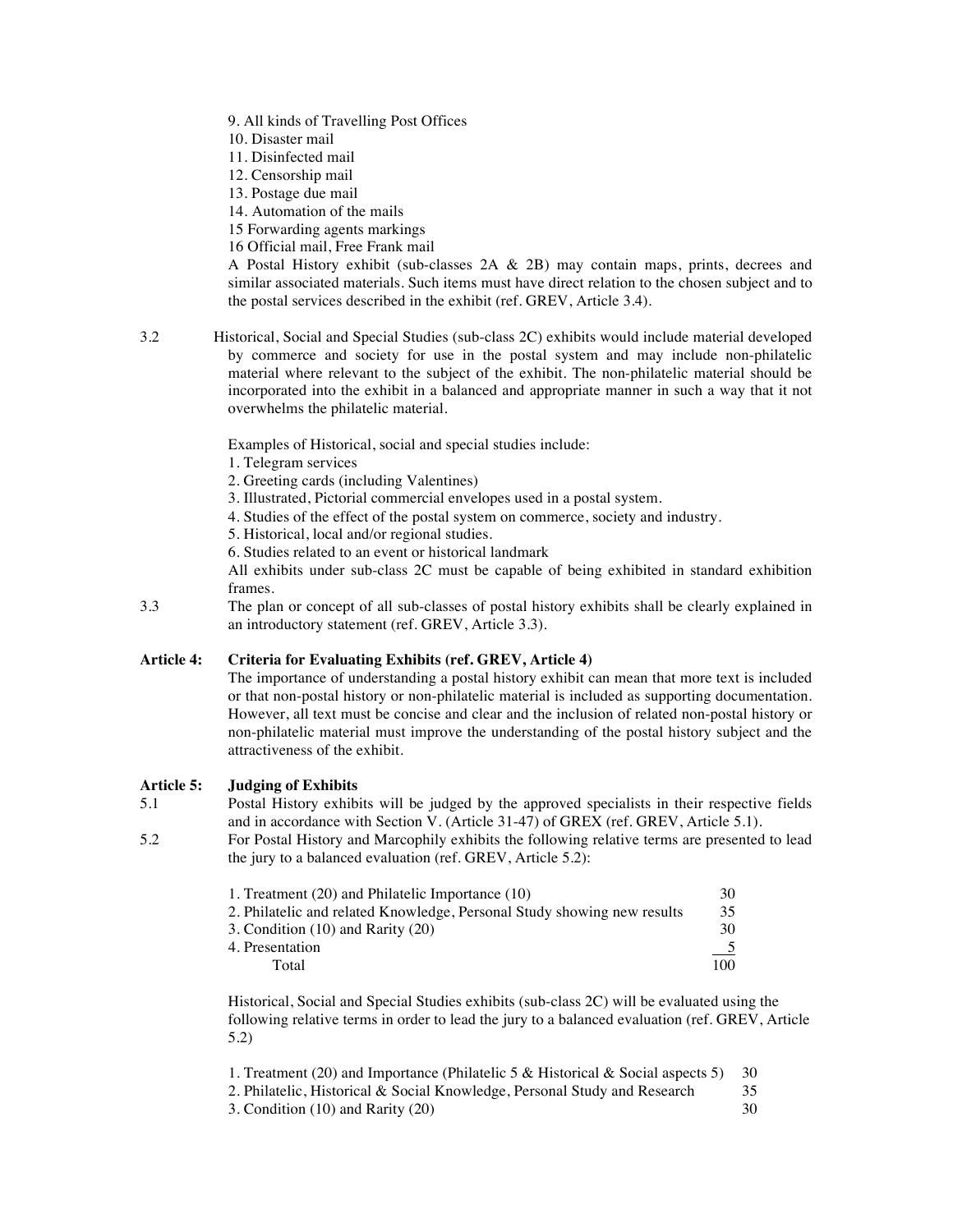| 4. Presentation |     |
|-----------------|-----|
| Total           | 100 |

All exhibits will be evaluated by allocating points for each of the above respective criteria. These will be entered on score sheets of an approved format.

#### **Article 6: Concluding Provisions**

6.1 In the event of any discrepancies in the text arising from translation, the English text shall prevail.

6.2 These Special Regulations for the Evaluation of Postal History Exhibits at F.I.P. Exhibitions have been approved by the  $70<sup>th</sup>$  F.I.P. Congress in Bucharest on the 28th June 2008. They come into force on 1<sup>st</sup> January 2009 and apply to those exhibitions granted F.I.P. Patronage, auspices or support, which will take place after 1st January 2009.

## **Guidelines for Judging a Postal History Exhibit**

#### **INTRODUCTORY REMARKS**

These revised Guidelines will come in force for exhibitions after 1st January 2009.

#### **1. Introduction**

- 1.1 These Guidelines give practical advice on how to apply the GREV (1.1-1.4) and the SREV for Postal History exhibits approved by the 70th Congress at Bucharest, Romania.
- 1.2 The SREV for Postal History exhibits is the main framework for the general principles determining what each sub-class of Postal History exhibit should contain, what it should encompass and how it should be developed and presented. These Guidelines provide general guidance for the judging of such exhibits, and are also intended to guide collectors exhibiting in the Postal History class.
- 1.3 Where a dispute arises between the level of authority of the GREV, SREV for Postal History exhibits, and these Guidelines, the GREV has the highest order of authority, the SREV for Postal History exhibits the second order of authority and these Guidelines rate below all decisions made by the FIP Congress.

# **2. Scope of a Postal History Exhibit**

- 2.1 A Postal History exhibit, by analysis of the philatelic objects within it, should show and explain the development or operation of one or more postal services; the practical application of postal rules and regulations, and the study and classification of the use of philatelic material and/or postal markings to illustrate the main subject of the exhibit. It applies to exhibits covering the start of organized postal services to those of the present day. Historical, Social and Special tudies exhibits show the interaction of the postal system with society, events, commerce or the historical geography of an area and the effect the postal system has on humanity and humanity on the postal system.
- 2.2 The SREV gives a list of possible subjects for a Postal History exhibit; these are, however, not a limitation on the permissible subjects. It is possible to show the development of mails between two or more areas, nations or continents; to show the development of postal services in one country, one district or one single geographical locality. Alternatively the development of one special postal service can be shown - either world-wide, in a country or groups of countries or more locally.
- 2.3 Exhibits may be planned chronologically, geographically (e.g. by local/ national districts), by mode of transport/service, or by any other way that the exhibitor may feel appropriate to employ.
- 2.4 Exhibitors should avoid large-scale duplication of similar items, large chronological gaps where possible and the inclusion of expensive items not directly relevant to the subject shown.
- 2.5 A general rule should be that a Postal History exhibit should show interesting material (Philatelic and where permitted non-philatelic) to the best advantage, and not appear to be a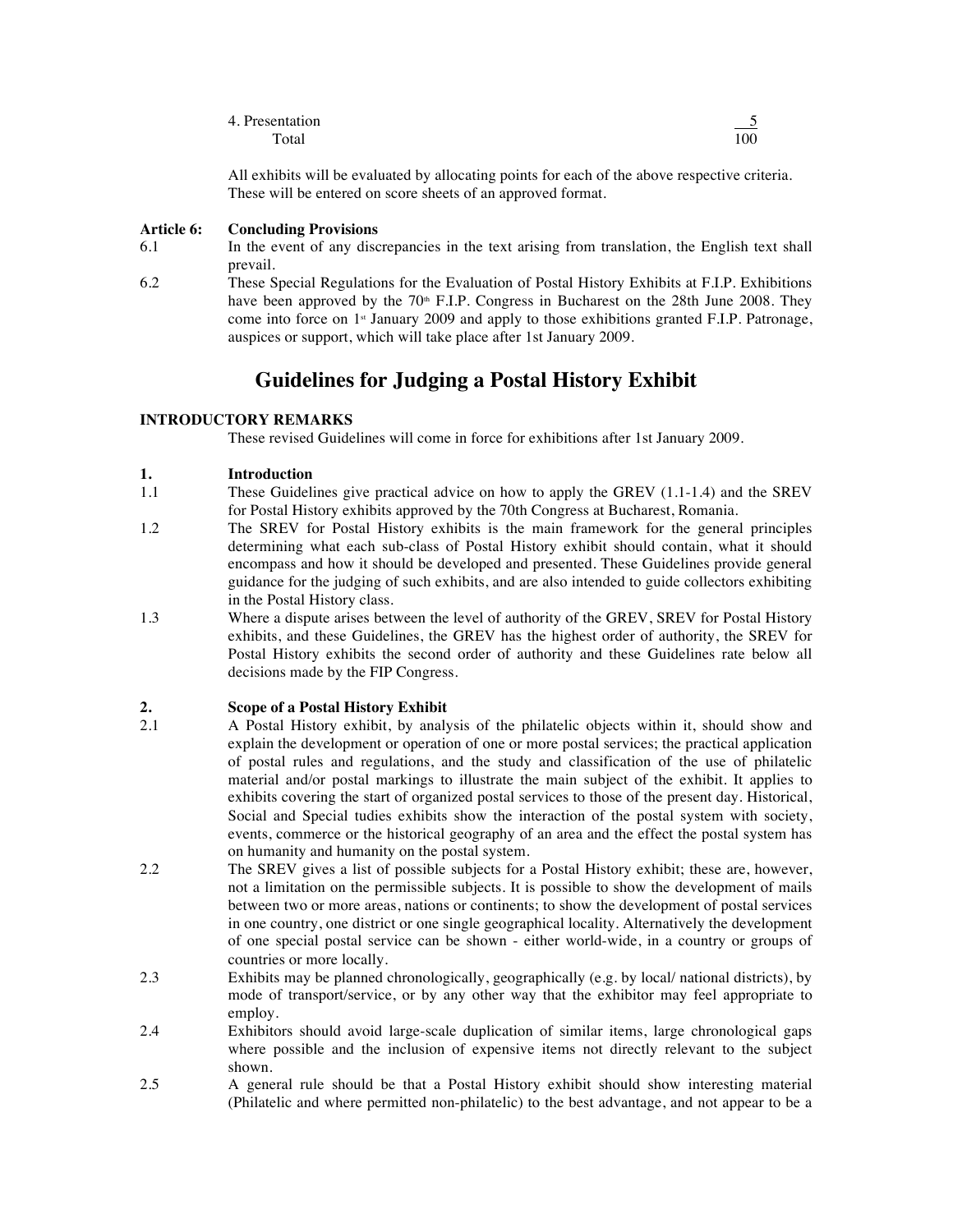manuscript for a monograph.

# **3. Marcophily (Postmark) Exhibits**

- 3.1 A Marcophily (Postmark) exhibit is concerned with the classification and study of postal markings and obliterations, including manuscript markings, applied by official and private postal services.
- 3.2 Marcophily exhibits may range from the pre-stamp era to the present day.<br>3.3 The study may cover the function, the period of use, place of use, co
	- The study may cover the function, the period of use, place of use, colour, state or other changes over the course of time, or other aspects of postal markings. The subjects can include marks of office or of services such as registration, maritime, traveling post offices, disinfection, instructional marks, and so on.

Examples of Marcophily exhibits include the study of repaired datestamps and methods of showing distances used by postal administrations.

A study of the different types of automatic postal coding marks used would be a Marcophily exhibit; the introduction of automation by an Administration is, however, postal history.

- 3.4 A useful demonstration of knowledge and personal study of postal markings could include the earliest and latest recorded dates of use, or identification of place of use, where this is not apparent from the wording or particular types (e.g. identifying the place of use of mute or numeral cancellations).
- 3.5 Markings should be as clear as possible with all essential wording complete. Where Marcophily exhibits are based on obliterating marks, they should be complete and preferably on cover. Generally partial strikes should be avoided; so should unnecessary duplication other than early and late dates to demonstrate the period of use. Any attempt to improve the appearance of a postal marking, subsequent to its being applied by the postal authorities, shall be treated as being faked material. (See GREX Article 41.2)
- 3.6. Postage stamps displayed in a Marcophily exhibit are irrelevant except that they should be in reasonable condition. If used postage stamps are included in a Marcophily exhibit the evaluation will be based on the classification and study of the postal markings and obliterations on the stamps.

## **4. Introduction**

- 4.1 All Postal History exhibits must contain an Introductory Statement. showing the scope of the exhibit. The Title of the exhibit must correspond to the Introductory Statement.
- 4.2 The Title Page should be used as follows:

To give relevant general (Postal History) information on the subject being developed in the exhibit.

To include a plan of how the structure of the exhibit is shown – chapters or sections etc., which have postal history relevance – rather than a "frame by frame" or "page by page" description.

To indicate areas of personal investigation.

To include details of important documentary sources and references.

4.3 The judges will evaluate the material shown, and the associated text, in the exhibit against the information included on the Title Page (Title, Introductory Statement, information relevant to the whole exhibit; the way the exhibit is structured; research and references) A well thought out Title Page will assist both the exhibitor and judges.

## **5. Judging Criteria**

- 5.1 Treatment And Philatelic Importance<br>5.1.1 A total of 30 points can be given fo
- 5.1.1 A total of 30 points can be given for treatment and philatelic importance. Up to 10 points should be related to the relative philatelic importance and up to 20 points to the development, completeness and correctness of the material shown.

Under Sub-class 2C, 5 points are related to the historical and social importance of the exhibited subject.

5.1.2 When evaluating the treatment and importance of the exhibits, judges will look at the general development of the subject, the completeness of the material shown in relation to the scope of the exhibit and the relative philatelic, or historical significance of the subject shown, as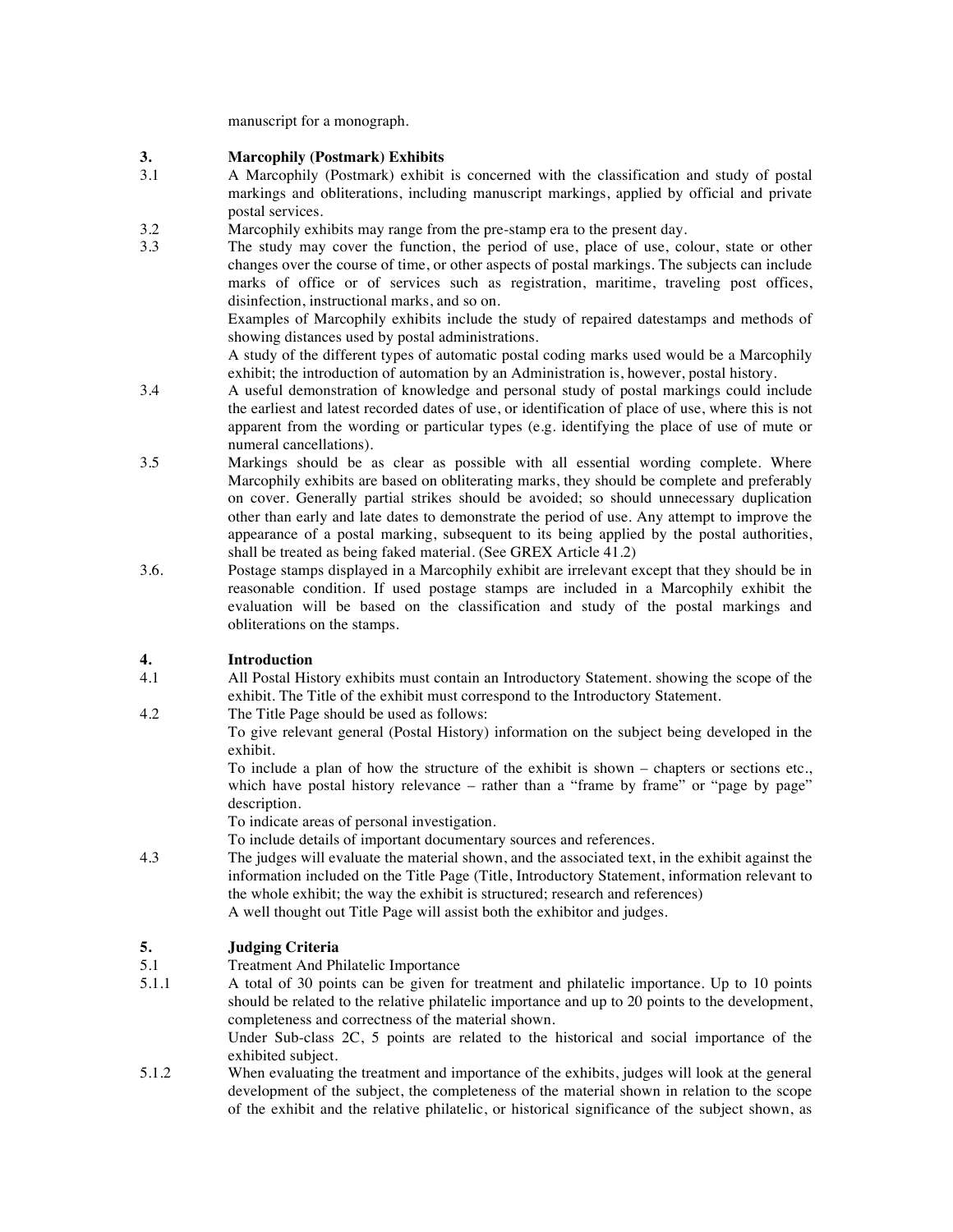well as the difficulty in duplicating the exhibit. Exhibitors should ensure that their exhibit is cohesive and avoid combining largely unrelated subjects; such exhibits are likely to lose marks under the treatment and importance criterion*.*

- 5.1.3 The importance of an exhibit will be gauged in relation to the general postal history of the country, area or subject shown, and to philately in general or importance to history, mankind or geographic area with respect to sub-class 2C. It will usually be easier to adequately treat and provide completeness to unimportant subjects than to important ones in the space available.
- 5.1.4 For example, the postal history of a capital city may generally be more important than that of a provincial town or a rural area. A postal rate study of postal agreements between two or more states would generally be more important than the domestic internal rates of an individual state over the same period. An exhibit (e.g. of rates) which spans the preadhesive and postage stamp eras, but omits reference to the first postage stamp issues, will inevitably be downgraded under importance and rarity. This is equally applicable to exhibits of all periods which omit the most difficult sections.
- 5.1.5 The judges should also assess whether the material exhibited is relevant to the scope of the exhibit. With rare exceptions, unused stamps and unused postal stationery are irrelevant, and their inclusion must be justified. Maps, proclamations etc., used only if relevant to the development and documentation, should be restricted in number and the judges should in principle only evaluate the philatelic material shown (GREV 3.1-3.2). The relevance, balance and importance of non-philatelic material shown in historical, social and special studies will be evaluated by the judges.

#### **5.2. Philatelic and Related Knowledge, Personal Study and Research**

- 5.2.1 A total of 35 points can be given for philatelic and related knowledge, personal study and research.
- 5.2.2 Philatelic and related knowledge is demonstrated by the items chosen for display and their related comments. Personal study is demonstrated by the proper analysis of the items chosen for display. For exhibits where obviously a great deal of real research (presentation of new facts related to the chosen subject) has been done, a large proportion of the total points may be given for this research. In cases where a subject has been significantly researched previously, an exhibit showing new research and results should be rewarded especially.The study and right interpretation of the already available knowledge should be considered too under this criteria.
- 5.2.3 The proper evaluation of philatelic and related knowledge, personal study, and research will be based on the relevant description of each philatelic object shown. Judges and exhibitors should bear in mind that the information given should not overwhelm the philatelic material shown. A well thought-out plan (see 4. Introductory Plan above) may avoid otherwise lengthy descriptions later in the exhibit.
- 5.2.4 With regard to historical, social and special studies exhibits, the related historical and general non-philatelic knowledge will be considered in assessing all aspects of these criteria.

#### **5.3 Condition and Rarity**

- 5.3.1 A total of 30 points can be given for condition and rarity. Up to 20 points should be allocated to rarity and significance of the items shown and up to 10 points to the condition of the items shown.
- 5.3.2 Rarity is directly related to the philatelic items shown and to the relative scarcity of material of the type shown and in particular to the philatelic rarity (however, not the value), and the importance of the total exhibit and its subject. e.g. a postal marking of a small town showing the only example known, but of a standard type used throughout the country, may be of less significance than a special type only used at that town.
- 5.3.3 As condition may vary considerably for postal history material, judges should bear in mind the quality obtainable. On the whole, good condition, clean, legible postmarks and other postal markings as well as the general appearance of the objects, should be rewarded, while poor quality should be penalized. When possible, covers and other objects carrying postage stamps should show the stamps in good condition. e.g. an exhibit of wreck/air crash covers, while the condition of the covers will by definition be poor, the postal markings applied upon salvage should be as clear as possible.